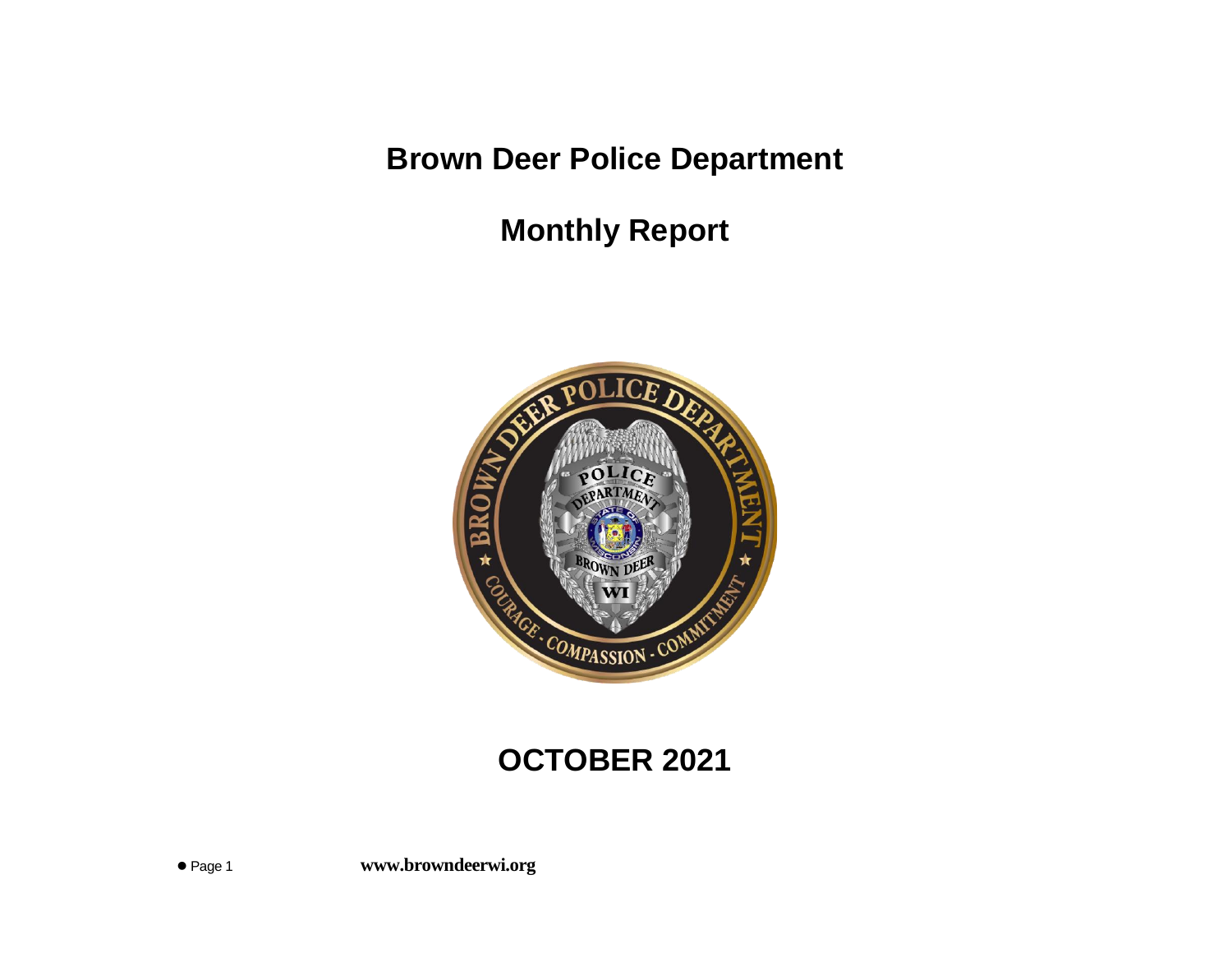## **Activity Report**

During the month of September, the Brown Deer Police Department responded to 1265 calls for service, issued 123 traffic citations, 81 parking citations and made 116 non-traffic related arrests/citations. Overall calls for service increased substantially from the prior month and prior year.

### **Citations & Arrests**

Traffic: 123 Non-Traffic: **116**

| <b>Speed Related</b>               | 24 | Weapon Related               | 9  |
|------------------------------------|----|------------------------------|----|
| <b>Traffic Signs &amp; Signals</b> | 18 | Battery/Assault              | 6  |
| <b>Driver License Violations</b>   | 38 | Burglary/Trespassing         |    |
| <b>Vehicle Registration</b>        | 4  | <b>Disorderly Conduct</b>    | 16 |
| OMVWI/PAC                          | 10 | <b>Obstructing/Resisting</b> | 5  |
| Insurance                          | 13 | Drug Related                 | 11 |
| Seat Belts                         | 7  | Theft                        | 2  |
| All Others                         | 8  | <b>Retail Theft</b>          | 29 |
|                                    |    | Robbery                      | 0  |
|                                    |    | <b>Domestic Related</b>      | 10 |
|                                    |    | Warrants                     | 10 |
|                                    |    | <b>All Others</b>            | 17 |

## **Department Highlights**

 Officer Steven Ohland completed the Department's Field Training Program and has begun solo patrol.

Officers from the department had the opportunity to engage with the community by handing out Halloween candy and posing for some memorable pictures.

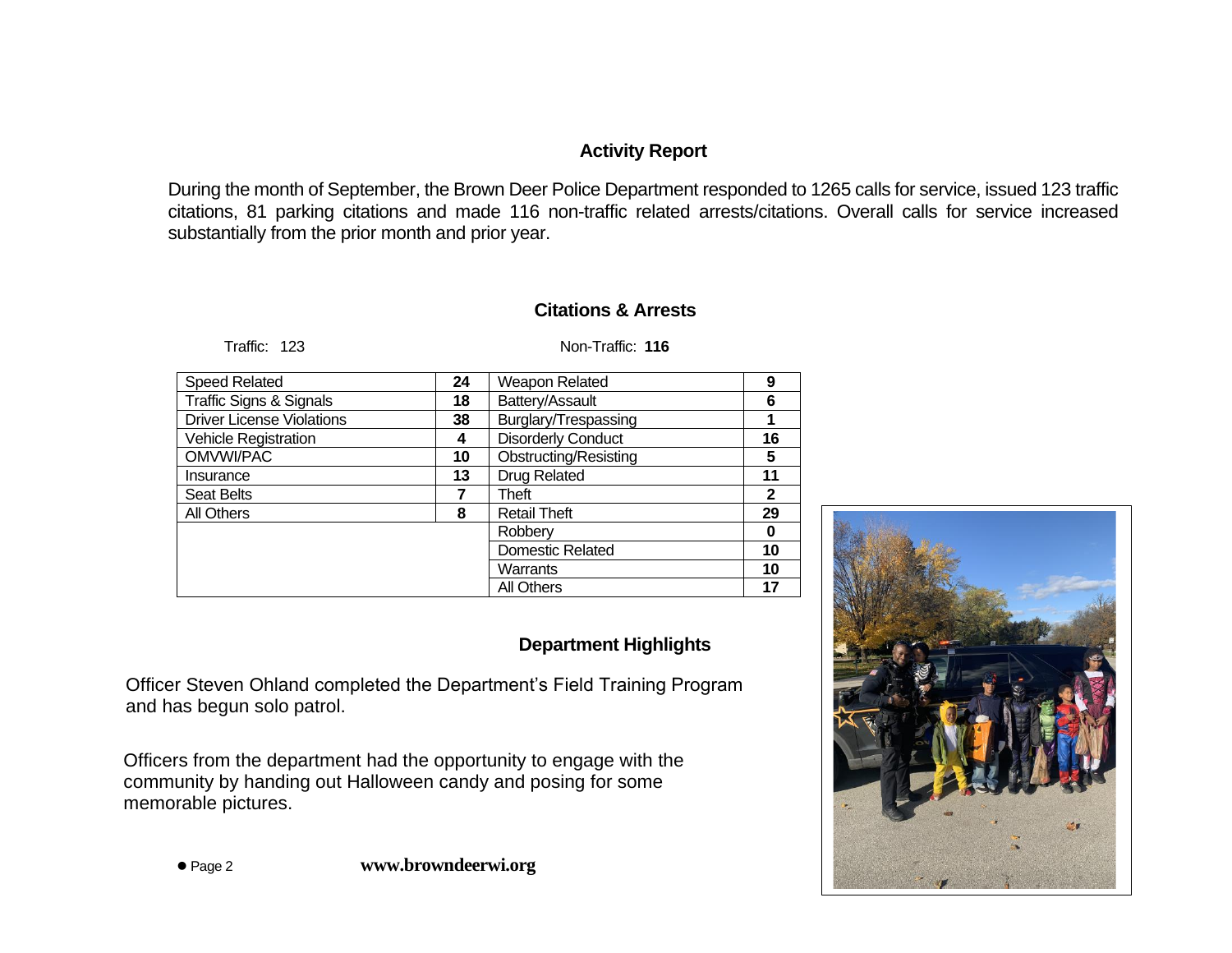**2020/2021 Year to Date Calls for Service**



**2020/2021 Year to Date Enforcement Action (arrests, citations & warnings)**

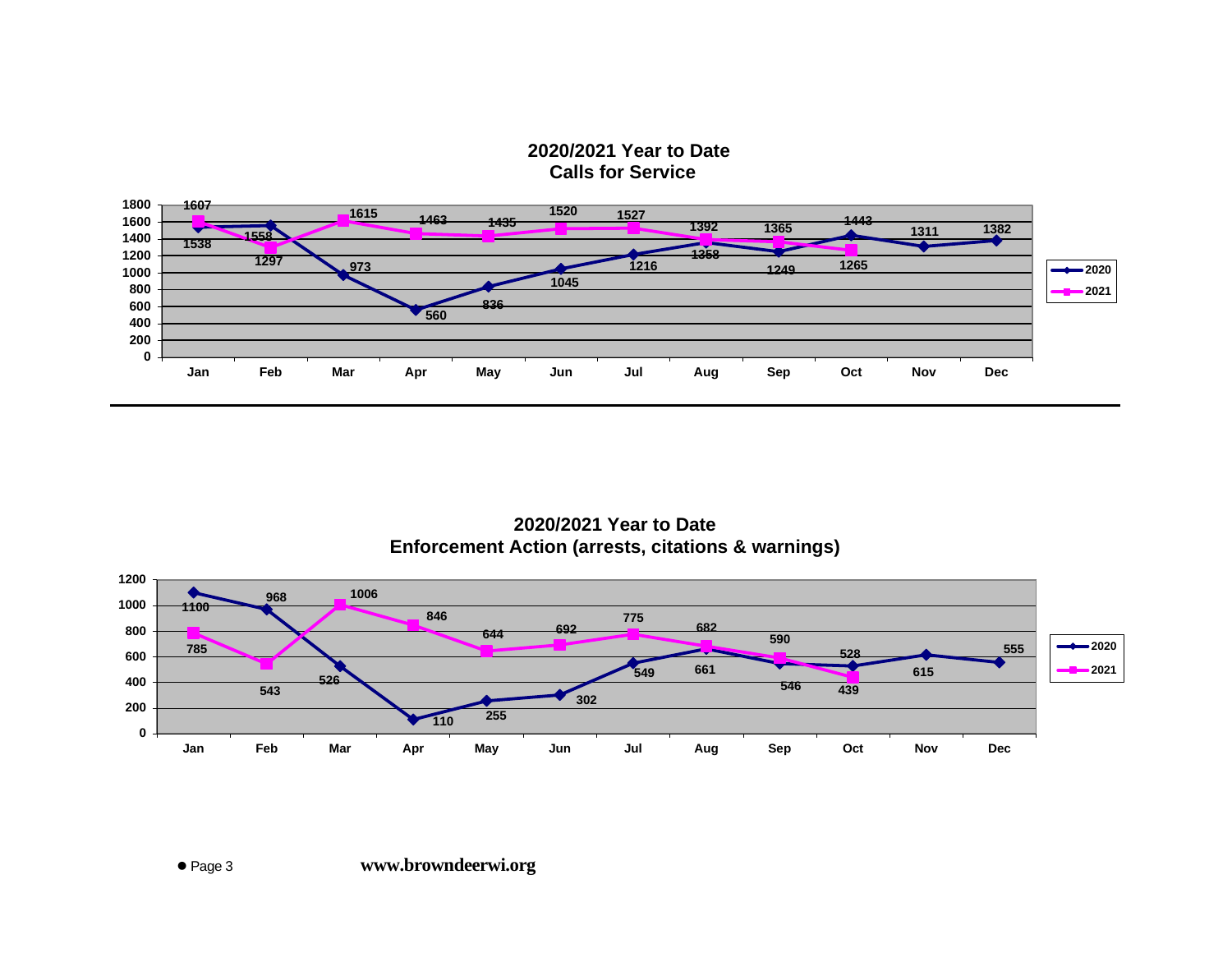#### **Reported Crime Comparison October 2020/2021**



**Reported Crime Comparison Year to Date**

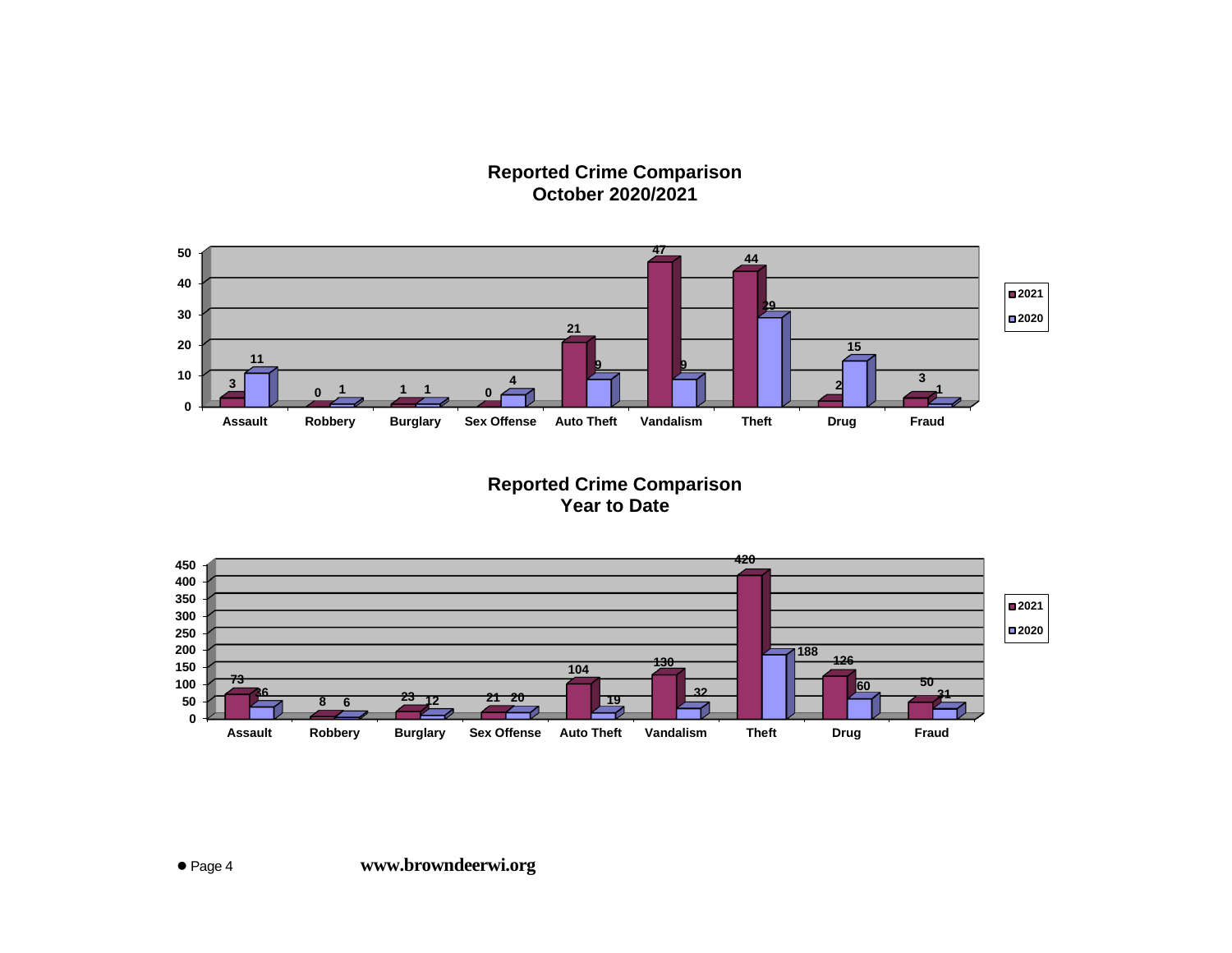

General Calls for Service – Complaints that typically do not require a police report and/or those that occur infrequently enough that they cannot be assigned to one of the listed categories. Examples would be disabled vehicles, death investigations, etc.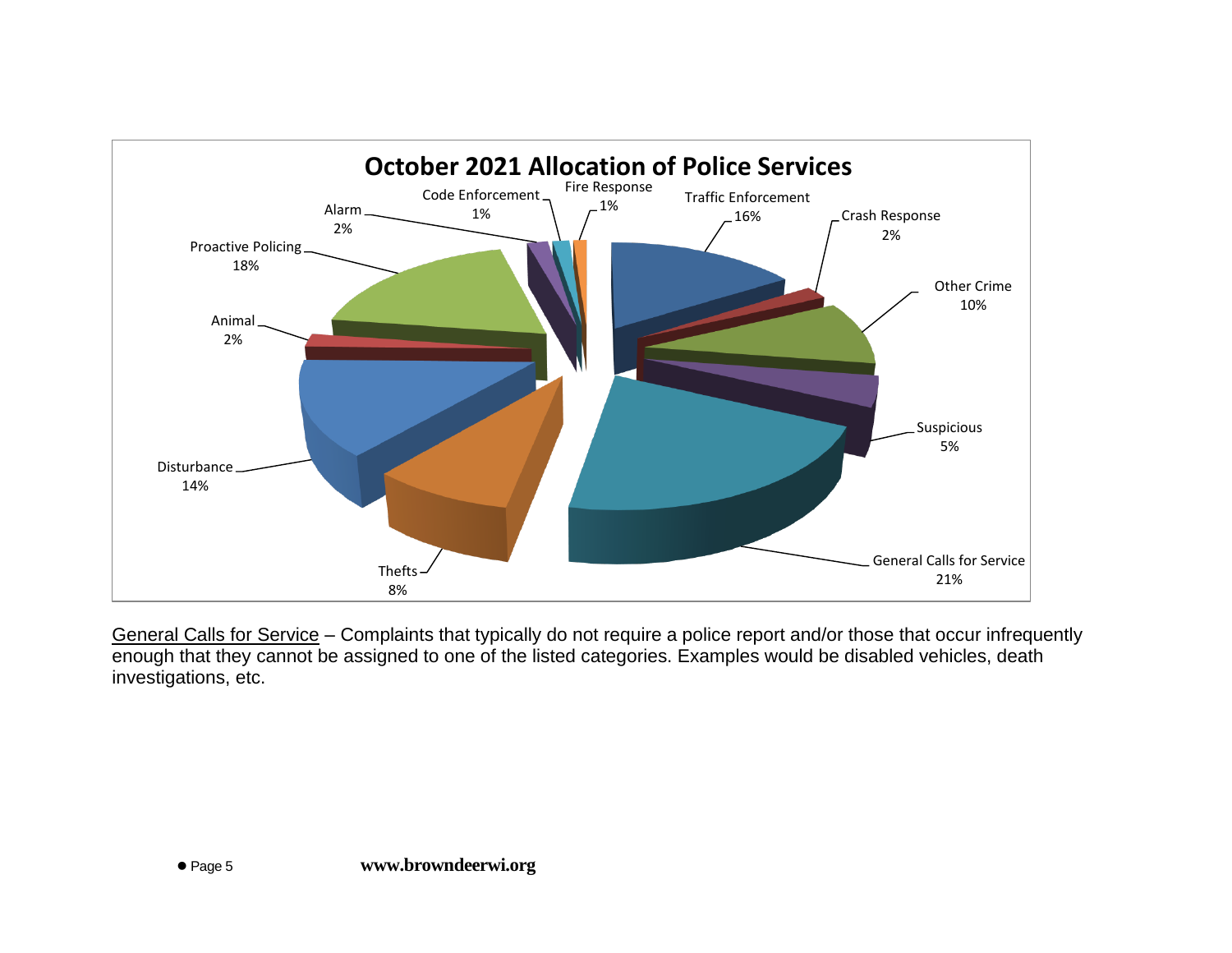

\* 70% of Bayside Reported Incidents are associated with the Communications Center.



Part I offenses include: Homicide, assaults, burglary, robbery, theft and MV theft. Part II offenses include general order crimes such as disorderly conduct, frauds, vandalism, narcotic offenses.